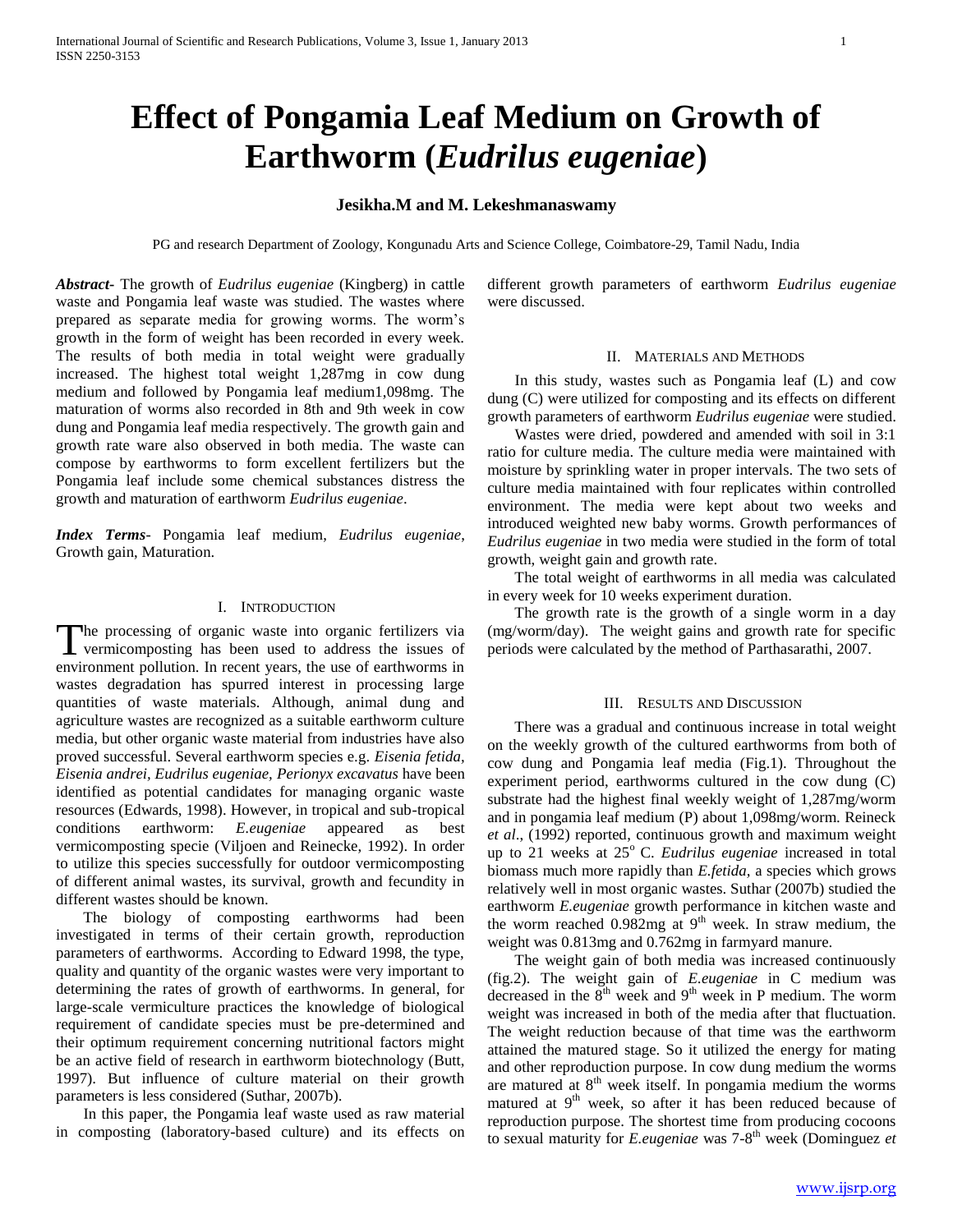*al.*, 2001). The time from hatching to sexual maturity was  $47\pm3$ days, which agree with the results of Reineck *et al*., (1992) who reported that is a shorter than the 7-8 weeks quoted for *E.fetida* and the 51 days reported for *E.eugeniae*. It is very much less than the 29-42 weeks quoted for the soil-dwelling species *Allolobophora chlorotica*, 10-24 months for *Millsonia anomata* and 12-24 months for *Bimastos zeteki.*

 The growth rate of worms also continuously increased up to  $8<sup>th</sup>$  and  $9<sup>th</sup>$  week in cow dung medium and Pongamia medium respectively and after that the growth rate decreased (fig. 3). This fluctuation was because of the energy utilized by reproduction purpose. The worm increased in weight and again decreased because of the energy was utilized by cocoon formation as well as in that time the worm laying eggs.

 Growth rates were superior in cow dung medium compare than on control and leaf medium. Final mean biomass was also greater in worms which grown in cow dung medium (Bhatia, 2000). Growth rates of *M.posthuma* were lower in comparison to the *Eisenia fetida* fed on wet activated sludge (14mg/worm/day). According to Fayolle (Fayolle *et al.,* 1997) among the different variables necessary for earthworm production, it seems that the type of food is most important.

 The growth of earthworms in plant derived materials could be retarded due to presence of some chemical substances e.g. polyphenols (Suthar, 2007a). Comparatively, in the present study the earthworm showed least biological potential on leaf residues, and it could be due to presence of some polyphenols and related substances. Besides to high concentrations of nutrient in plant origin wastes, some secondary metabolites are also important, which directly or indirectly influence the composting potential as well as growth patterns of earthworm species during vermicomposting practices. It concludes that the feeding material mainly consists of crop residues, the concentration of polyphenols and related compounds were more important for controlling earthworm activities.

#### **REFERENCES**

- [1] S. Bhatia. Sonu, Earthworm and Sustainable Agriculture: Study of the Role of Earthworm in Production of Wheat Crop. Ph.D Thesis Awarded by University of Rajasthan, Jaipur, India, 2000.
- [2] K. R. Butt, Reproduction and growth of the earthworm Allolobophora chlorotica (Savigny, 1826) in controlled environments. Pedobiologia 41, 1997, 369-374.
- [3] J. Dominguez, A. Clive, Edwards and John Ashby, The biology and population dynamics of Eudrilus eugeniae (Kinberg) (Oligochaeta) in cattle waste solids, Pedobiologia 45, 2001, 341–353
- [4] C. A. Edwards, C.A., The use of earthworms in the breakdown and management of organic wastes. In: Edwards, C.A. (ed.): Earthworm Ecology. St. Lucie Press, Boca Raton, 1998, pp. 327-351.
- [5] L. Fayolle, H. Mitchell, H. Cluzeau and D. Stawiec, Influnence of temperature and food source on the life cycle of the earthworm Dendrobaena veneta (Oligochaeta). Soil Biology and Biochemistry 29, 1997, 747-750.
- [6] K. Parthasarathi, Life cycle of Lampito mauritii (Kinberg) in comparison with Eudrilus eugeniae (Kinberg) cultured on different substrates, Journal of Environmental Biology, 28(4), 2007, 803-812.
- [7] A. J. Reinecke, S. J. Viljoen and R. J. Saayman, The suitability of Eudrilus eugeniae, Perionyx excavatus and Eisenia fetida (Oligochaeta) for vermicomposting in Southern Africa in terms of their temperature requirements. Soil Biology and Biochemistry, 24, 1992, 1295–1307.
- [8] S. Suthar, Vermicomposting potential of Perionyx sansibaricus (Perrier) in different waste materials. Biores. Technol, 98 (6), 2007a, 1231– 1237.
- [9] S. Suthar, Influence of different food sources on growth and reproduction performance of composting epigeics: Eudrilus eugeniae, Perionyx excavatus and Perionyx sansibaricus. Applied ecology and Environmental Research, 5(2). 2007b, 79-92.
- [10] S. A. Viljoen and A. J. Reinecke, The temperature requirement of the epigeic earthworm species Eudrilus eugeniae (Oligochaeta) - A laboratory study. Soil Biology and Biochemistry, 24, 1992, 1345-1350.

#### **AUTHORS**

**First Author** – Jesikha.M, PG and research Department of Zoology, Kongunadu Arts and Science College, Coimbatore-29, Tamil Nadu, India, Email: Khajesi@yahoo.co.in **Second Author** – M. Lekeshmanaswamy, PG and research Department of Zoology, Kongunadu Arts and Science College, Coimbatore-29, Tamil Nadu, India, Email: Khajesi@yahoo.co.in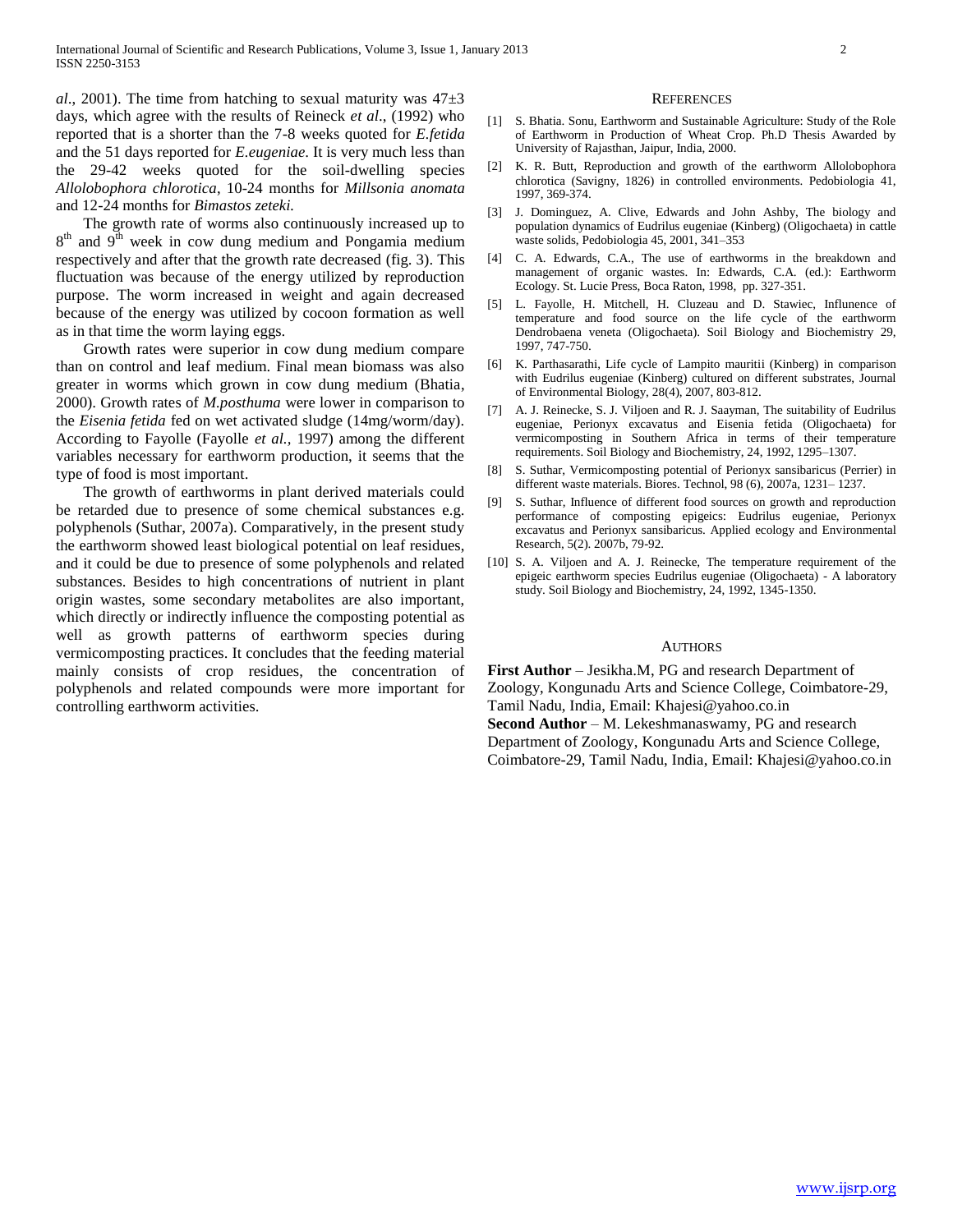# **FIGURES**



**Fig 1: Total weight of earthworm in two different media**

## **Fig 2: Weight gain of earthworm in two different media**